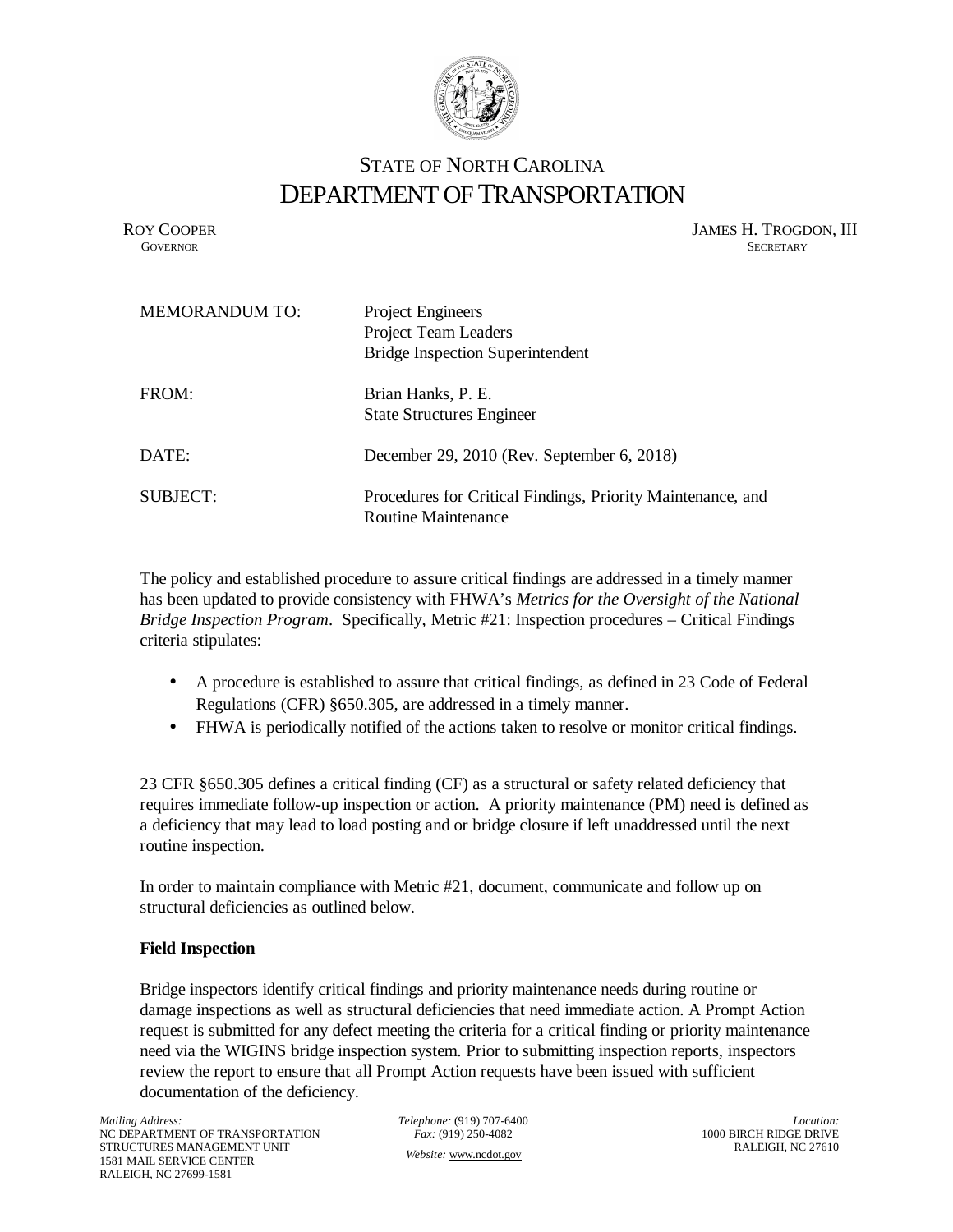#### **Immediate Action Deficiencies**

In cases where the deficiency requires immediate action, i.e. there is risk of local or global failure, imminent danger to the traveling public, or closure may be necessary, the Inspection Team Leader will contact the following personnel:

- Bridge Inspection Superintendent or Bridge Inspection Area Supervisor.
- Division Bridge Maintenance Engineer (DBME) for State bridges.
- Municipal Contact for municipal bridges.

Submit the Prompt Action request(s) prior to submitting the inspection report via WIGINS for review and approval by the Bridge Inspection Superintendent or Area Supervisor.

The Bridge Inspection Superintendent or the Area Supervisor will follow up and coordinate how to address the deficiency with the DBME and provide updates to the Bridge Inspection Program Manager, the Assistant State Structures Engineer, and the State Structures Engineer.

The Bridge Inspection Program Manager will notify the Structures Management Project Engineer responsible for the Division. The Project Engineer will coordinate load posting, if necessary, with the DBME and assist the Division in developing repair plans when requested.

#### **Categorizing Prompt Action Requests**

To categorize each deficiency, a Prompt Action request is submitted, via WIGINS, by the inspection Team Leader. The request is reviewed by a Structures Management Field Operations Engineer for priority assignment based on severity, effect on load carrying capacity, and safety.

Use the criteria listed in the Critical Finds and Priority Maintenance Needs section, the *AASHTO Manual for Bridge Element Inspection*, and sound engineering judgement to assign each Prompt Action request to one of the following categories:

- Critical Finding
- Priority Maintenance
- Routine Maintenance

For deficiencies assigned as critical findings, the Project Engineer will immediately notify the DBME and discuss any new information on the deficiency such as need for load posting or closure. Discuss how to address the critical finding with the DBME and offer assistance with engineered repairs. If necessary, provide an advance copy of the inspection report to the DBME and collaborate with the DBME in developing the repair plan and schedule. Note that the inspection Team Leader will also notify the DBME of severe deficiencies at the time of the inspection finding.

For deficiencies assigned as priority maintenance, via WIGINS, SMU Field Operations engineers will utilize the comment field to provide contact information for the SMU Project Team Leader in case division bridge maintenance personnel require assistance with engineered repairs. For defects that may reduce the bridge load rating, perform an evaluation of the defect's impact on the load rating. Collaborate with the Project Engineer to complete the evaluation and provide information on the anticipated effect on load rating to the DBME via WIGINS.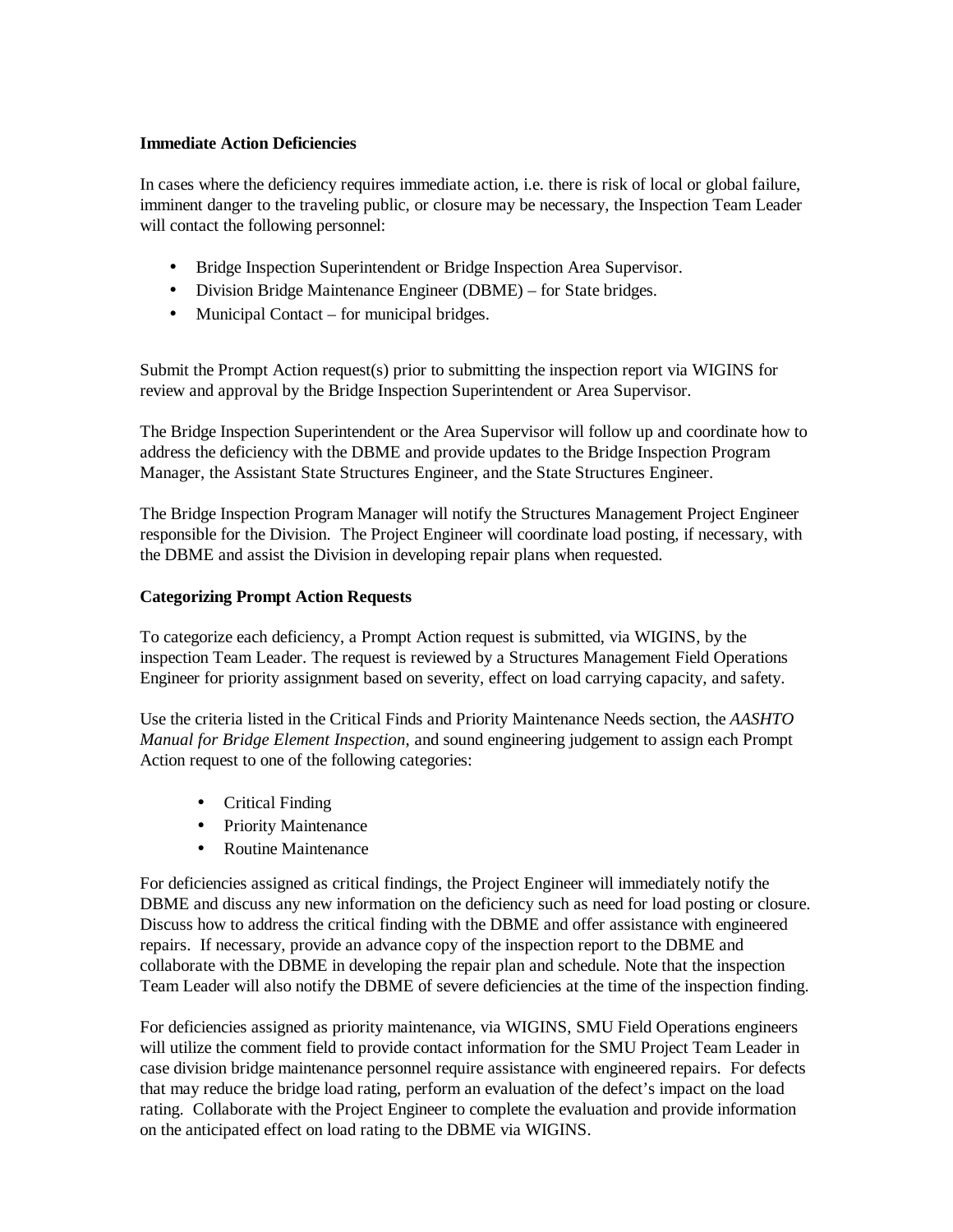After Prompt Action requests are categorized and, if necessary, effect on load rating information is provided, an electronic notice of the CF or PM is made available, via WIGINS, to Division bridge maintenance personnel. The DMBE should use WIGINS to provide documentation (sketches, photos and descriptions) before, during and after the repair is completed. It is anticipated that priority maintenance repairs on bridges that are not programmed for replacement or preservation work will be completed by the Division within 12 months.

# **Critical Findings and Priority Maintenance Needs**

Critical findings and priority maintenance needs include, but are not limited to, the list of common criteria provided below. The inspection team shall refer to this list to determine if a Prompt Action request is necessary. For deficiencies not listed, use the definition in conjunction with the *AASHTO Manual for Bridge Element Inspection* to determine if a Prompt Action request is warranted.

#### General Items

Critical Finding:

- Missing or illegible weight limit/load posting sign.
- Drastic/excessive movement (e.g. sliding or deflection) in a structural component that poses an imminent danger to the structure.
- Condition that poses a safety hazard to traffic/public (e.g. broken or loose joint armor or concrete, exposed deck reinforcing steel, etc.).

Priority Maintenance:

- Excessive amount of scour since previous inspection or close to Scour Critical depth (based on plans) or Scour Plan of Action (PoA) trigger.
- Excessive settlement of the approach slab or approach roadway adjacent to the structure which affects transition on to the structure.
- Excessive erosion at the end bent that may affect bridge approach roadway.
- Missing regulatory or warning signs (e.g. delineators, narrow bridge, etc.)
- Condition that may result in a reduction in the load carrying capacity.

#### Timber:

Critical Finding:

- Damaged/Decayed deck boards Holed-thru, broken in traffic areas, excessive with potential to breaking thru.
- Broken or severely decayed timber joists.
- Decayed or Mushroomed piles Hollowed with less than 1½" shell remaining or with less than 6" of heartwood remaining.
- Mud sill or footing bearing loss/undermining  $-$  >30% scour of footing bearing area.
- Missing or broken rail posts, rail boards, blockouts or wheel rub rails.

#### Priority Maintenance: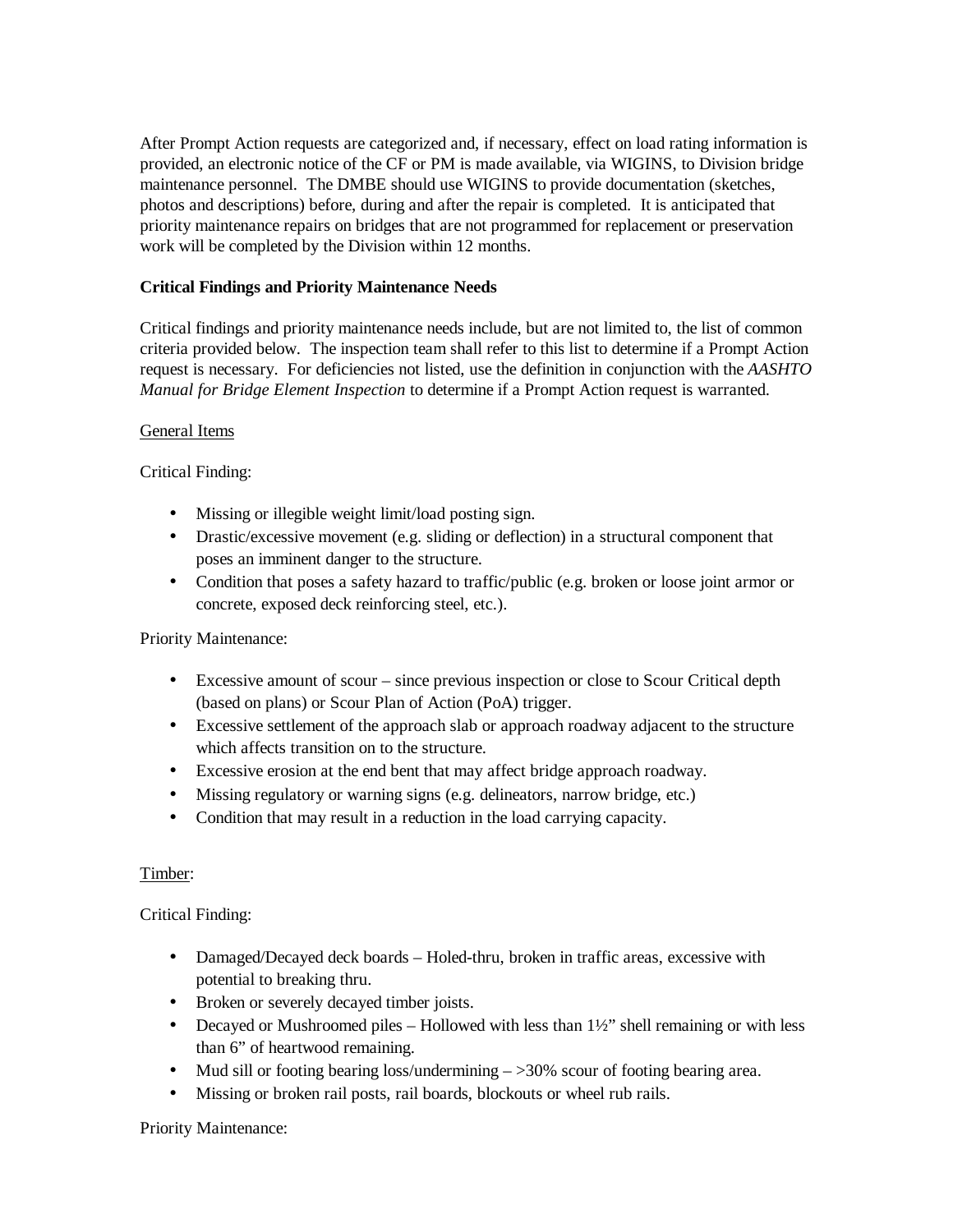- Crushed/broken out nailer boards.
- Extensively decay or/and crushing in caps, crown strips or sills.
- Loose, damaged or heavily decayed rail posts, rail boards, and blockouts.
- Loose or unattached deck boards.
- Deteriorated or missing asphalt wearing surface that is creating hazard to traffic.
- Split/decayed nailers.
- Decayed or unusual/excessive splits in timber joists.
- Decayed or unusual/excessive splits in caps and sills, but still intact and not subject to extensive crushing.
- Decayed/split piles but not in imminent danger of failure.
- Decayed or missing abutment bulkhead boards with loss of fill.
- Bearing loss/undermining due to scour on timber mud-sill footing (<30% footing bearing area).
- Excessive drift causing excess pressure/scour on bridge substructure.
- Bracing boards for piles missing or not functioning on bents  $\geq 12$ ' high.

#### Concrete:

Critical Finding:

- Holed-thru concrete deck subject to enlargement by traffic.
- Deck spalls below the top mat of reinforcing steel, creating a hazard to traffic, or in danger of holing through.
- Loose or spalling concrete in imminent danger of falling onto traffic that could cause extensive damage or injury.
- Spalled concrete cap at girder bearing area that poses an imminent safety concern.
- Spalled/cracked columns with rebar section loss and with column subject to failure.
- Bearing loss/undermining due to scour on concrete spread footing (> 30% footing bearing area)

Priority Maintenance Need:

- Spalls with exposed rebar in the top of a concrete deck.
- Spalled prestressed girder with exposed/deteriorating strands.
- Unsound patches with rust staining in prestressed concrete members.
- Spalled reinforced concrete girder with exposed/deteriorating main rebar with section loss and more than one bar affected at same location on girder.
- Spalled concrete cap at girder bearing area resulting in any loss of bearing area.
- Spalled cap with extensive spalls and areas of exposed rebar.
- Spalled/cracked columns with extensive spalls and areas of exposed rebar.
- Bearing loss/undermining due to scour on concrete spread footing  $\langle$  <30% bearing area).
- Crack widths exceeding or equal to 1/2".

Steel: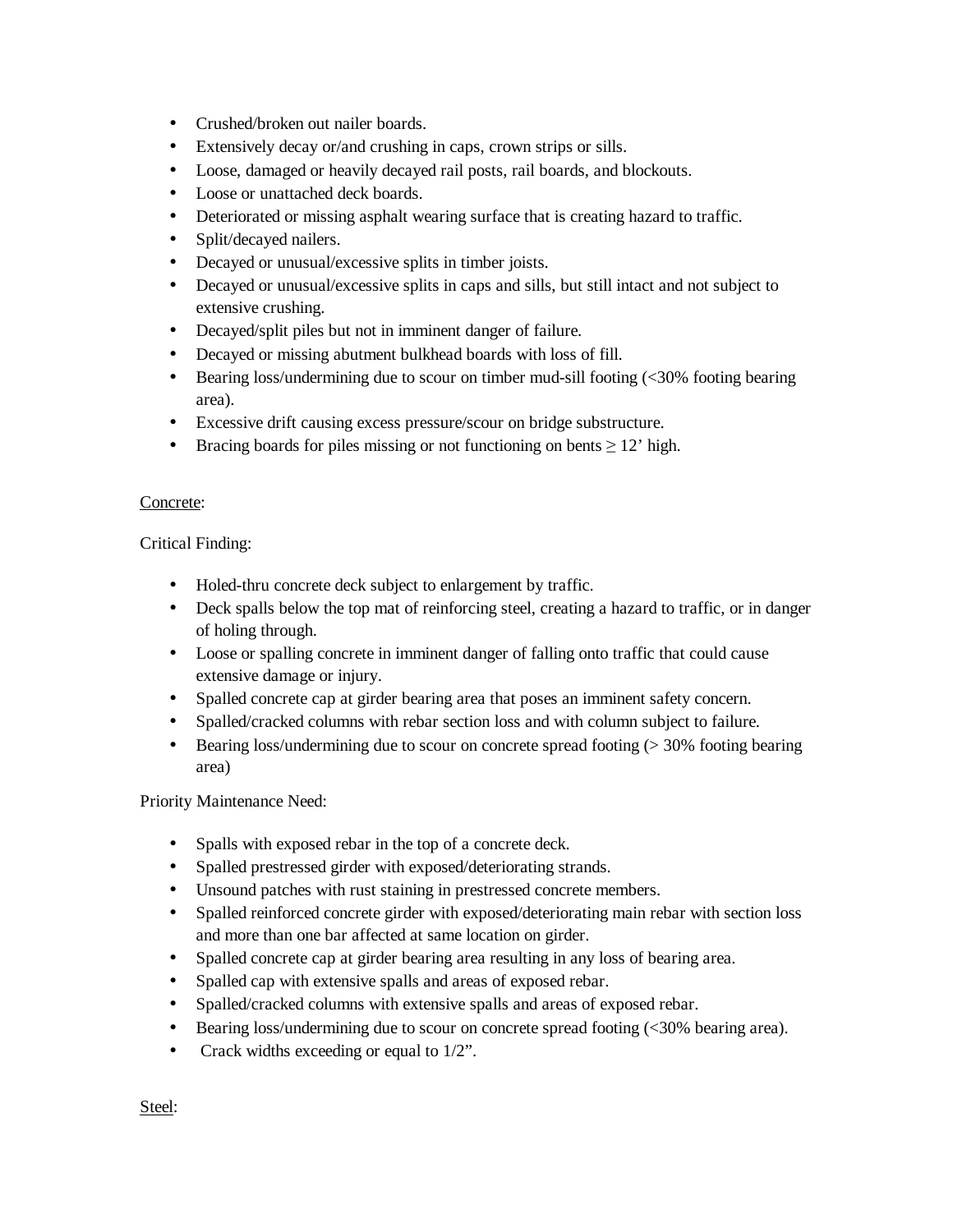Critical Finding:

- Beams, girders, or piles with deteriorated areas that are likely to cause failure, or have failed in buckling, crippling, etc.
- Impact damage to steel members that is likely to cause failure, or have failed in buckling, crippling, etc.
- Unmitigated crack in a fracture critical member (FCM) or weld connecting a FCM.
- Any damage to a FCM that causes deformation of the member.

# Priority Maintenance Need:

- Beams/girders/steel piles with active corrosion and 25% section loss.
- Secondary members (diaphragms, bracing, etc.) with 25% or more section loss.
- Bolted Field Splice: Missing bolts or active corrosion and 10% section loss.
- Active measurable section loss in the tension zone on FCM's
- Unmitigated crack in a secondary steel member.
- Cracked welds on steel grid deck.

# Culverts / Pipes:

Critical Finding:

- Any defect that may cause immediate danger to the roadway or structural integrity of the culvert.
- Any item from Priority Maintenance list below that is excessive in scope.

# Priority Maintenance Need:

- Visible distortion, settlement, or misalignment.
- Defect allowing loss of fill.
- Holes in corrugated metal pipe.
- Spall greater than 6" in diameter with exposed rebar.
- Roadway settlement or erosion of shoulder.
- Undermining of toe wall, spread footing, or wing wall. (>20% bearing area)
- Undermining exceeding 18" along the length of pipe culverts without headwalls.
- Scour depths greater than 4'.

# Guardrail:

Critical Finding:

• Connection shoe projecting into traffic.

# Priority Maintenance Need:

- Loose or missing connection shoe.
- Impacted approach guardrail or end terminal/treatment in close proximity to the bridge.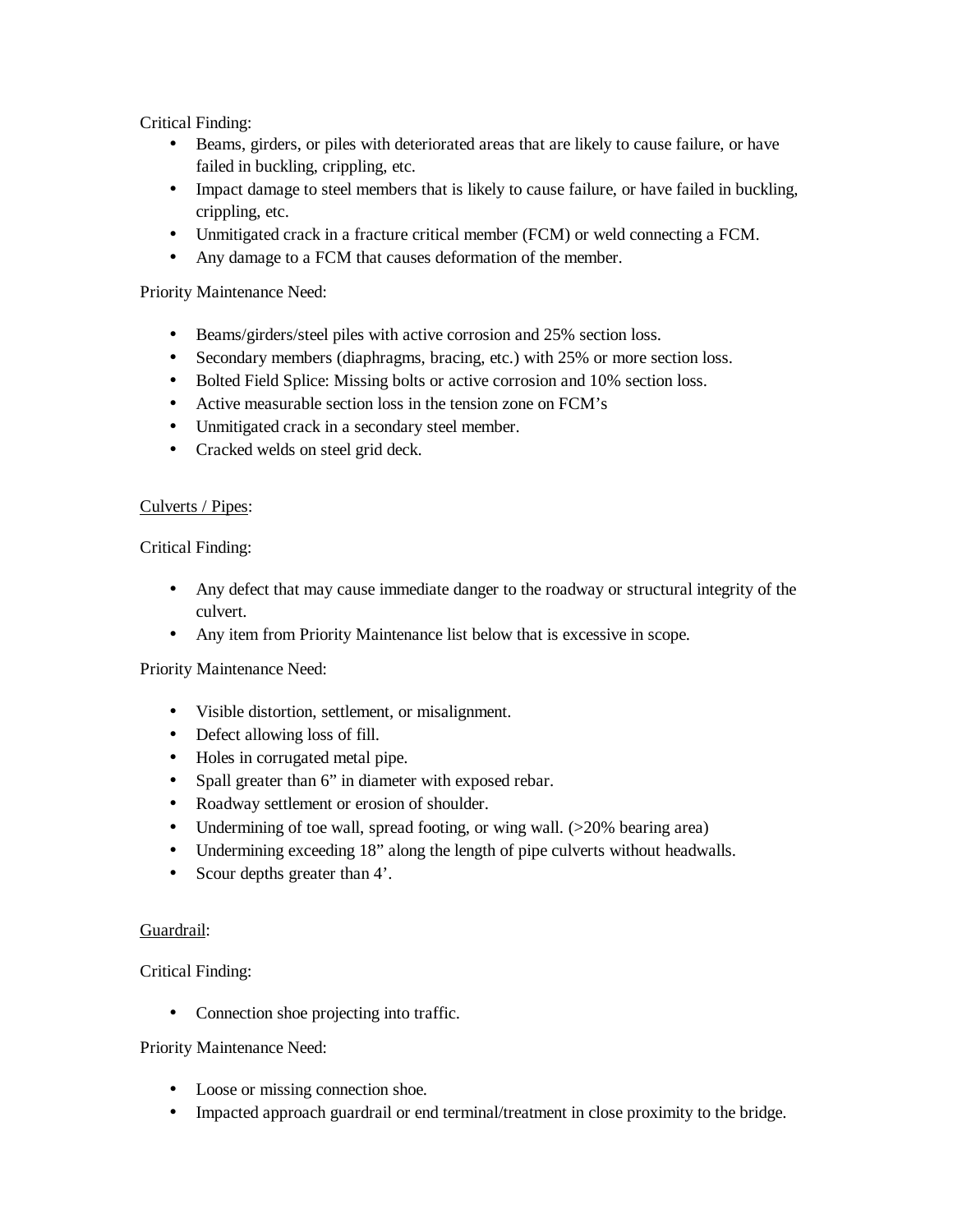#### High-mast Lighting Towers:

# Critical Finding:

- Sections split or buckled.
- Welds cracked at pole/base connection.
- Significant section loss or member buckling.

#### Priority Maintenance Need:

- Loose nuts.
- Broken/damaged anchor bolt.
- Occasional cracked weld.
- Pack rust between sections.

#### Sign Structures & Traffic Signal/Strain poles:

# Critical Finding:

- Sections extensively damaged, split or buckled.
- Broken anchor bolts on backside of cantilevered signs and in foundations.

# Priority Maintenance Need:

- More than 10% of shear studs are missing with no through bolts present (each panel).
- Sign panel connectors deteriorated/missing, allowing sign to "flop" in wind.
- Welds cracked at pole/base connection or member/member connections.
- Loose nut(s) on base plate or splice connections.
- Broken/damage anchor bolts.
- Damaged member.

# **Monitoring Critical Findings**

The Structures Management Project Engineer is responsible for monitoring progress on critical finding repairs. Ensure the DBME has developed and documented a repair plan in WIGINS within ten (10) calendar days of the critical finding, provided an estimated date of repair completion, and described any actions taken to temporarily address the critical finding. Periodically follow up with the DBME to monitor progress on the repair plan and to facilitate reporting to FHWA.

Acceptable resolution of a critical finding includes permanent repair, temporary shoring, load posting, or bridge closure. If repairs cannot be made immediately, consider load posting the bridge in accordance with the load rating analysis. Within 45 days of the date of notification, ensure documentation of the final resolution is submitted by the DBME via WIGINS for review and approval by the Structures Management Project Engineer.

The Bridge Inspection Program Manager will provide the FHWA Division Bridge Engineer and the Assistant State Structures Engineer with a quarterly report on the status of critical findings.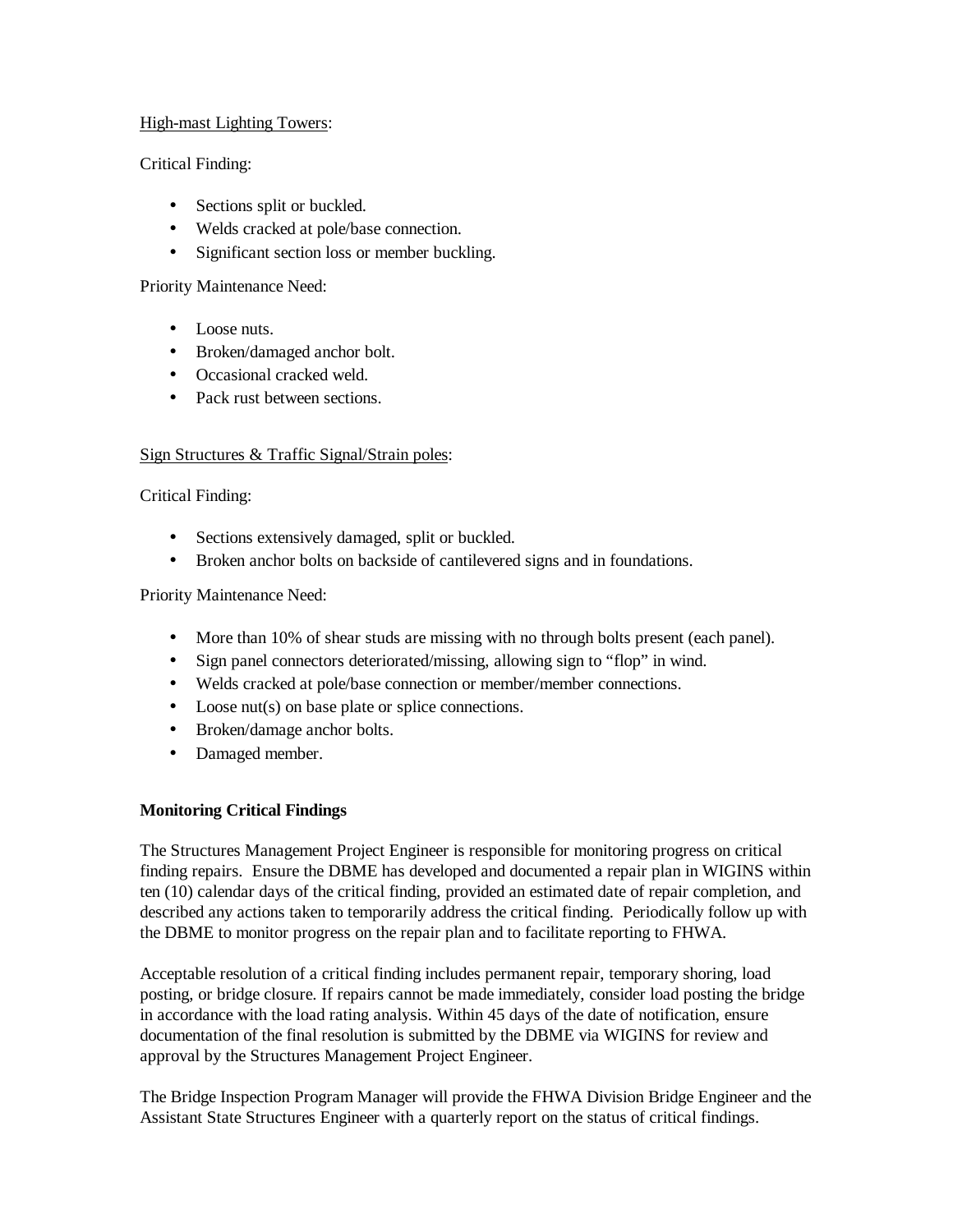#### **Review and Approval of Repairs**

Effective asset management and decision making is facilitated by quality and consistency in each of the supporting activities, such as inspection, maintenance, repair, preservation and rehabilitation. To this end, the Structures Management Project Engineer is responsible for review and approval of completed critical finding and priority maintenance repairs to assure quality and consistency.

Ensure the Division provides sufficient documentation on work that was performed. Documentation should include photographs and detailed descriptions of the following:

- The critical finding defect.
- Steps taken to complete the repair, such as the extent of removal of any deteriorated or damaged material and additional preparatory work done to the remaining section prior to performing the repair and application of the repair, such as welding procedures, material injection, etc.
- Repair materials used including any non-routine materials used such as special grout, chloride reducers, penetrating sealers, corrosion inhibitors, epoxy, etc.
- Miscellaneous requirements such as set up of special traffic control measures taken prior to demolition or access methods.
- QA/QC procedures or testing to ensure the robustness of the repair.
- Items that may require special inspection during future routine inspection.

Thoroughly review repair documentation provided by the Division via WIGINS to determine if the repair, is

- Consistent with standard repair details.
- Considered permanent or temporary.

If the repair is not consistent with standard repair details, provide feedback to the Division. Discuss and resolve any additional concerns with the DBME prior to approval and provide comments in WIGINS.

If the repair is deemed temporary to keep the bridge open, notify the Structure Inventory  $\&$ Appraisal (SI&A) group to take the following actions:

- Item #103 "Temporary Structure Designation" of the structure data should be coded  $'$ "T"
- Add a "Temporarily Shored sheet" to the next inspection report.

If an increase in load rating is warranted upon approval of the repair, ensure a new load rating is performed, the bridge data is updated accordingly, and a record of the Critical Finding or Priority Maintenance is archived in the bridge file.

# **Routine Maintenance Needs**

Routine maintenance needs are defined as minor to moderate deficiencies to primary or secondary bridge elements or non-structural upkeep such as debris removal, deck and drainage systems cleaning, and removal of vegetation.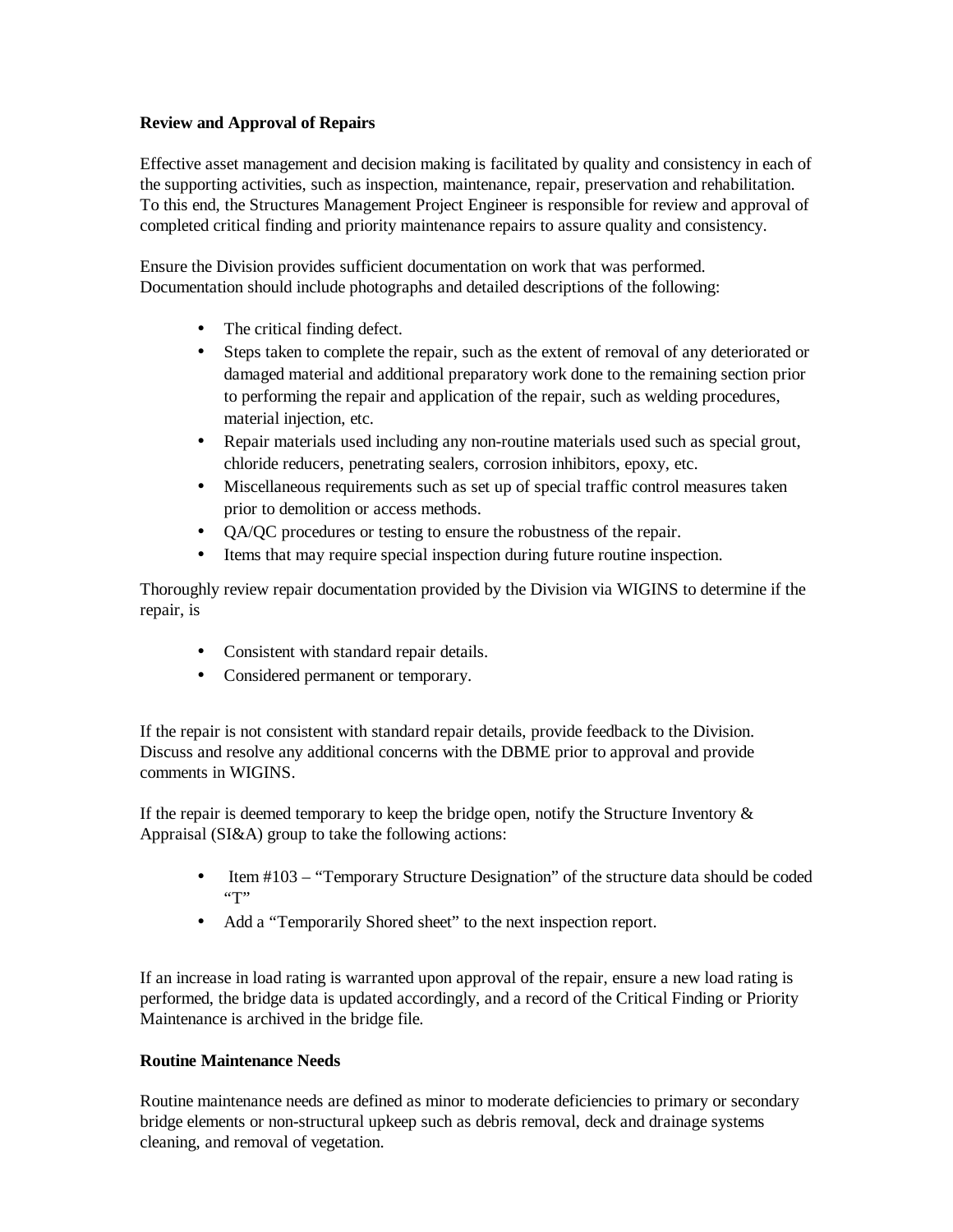Routine maintenance needs include, but are not limited to, the list provided below.

#### General Items:

- Cracked AWS not causing traffic hazard.
- Leaking or damaged expansion joints.
- Clogged deck drains.
- Loose fasteners, but still functioning as intended.
- Debris on bridge deck or cap/bridge seats.
- Drift not causing excess substructure pressure/scour.
- Excess vegetation around bridge area.
- Masonry members out of alignment or with unsound patching.
- Restriction of movement for bearings.
- Minor settlement.
- Minor scour

#### Timber:

- Decayed/missing bulkhead boards with no loss of fill.
- Decayed timber wing-wall system not causing loss of fill or overturning.

# Concrete:

- Exposed coarse aggregate due to abrasion in concrete deck.
- Cracking/unsound patches/delamination/minor spalls in concrete members.
- Exposed rebar in concrete members without measurable section loss.
- Loose coarse aggregate due to abrasion in concrete members.

# Steel:

- Failed paint system on steel members.
- Gouges in steel flanges that do not warrant a Priority Maintenance or Critical Find. (These may prompt a call to the DBME).

# Guardrail:

- Failed handrail paint system.
- Decayed or damaged wheel guard not presenting danger to vehicles.

The majority of routine maintenance needs are captured by the proper identification of defects and condition states during a routine element level inspection. Routine maintenance needs that do not correspond to bridge elements are to be identified through the scoring of NC SMU Inspection Items found on the National Bridge and NC Inspection Items sheet of the routine inspection report.